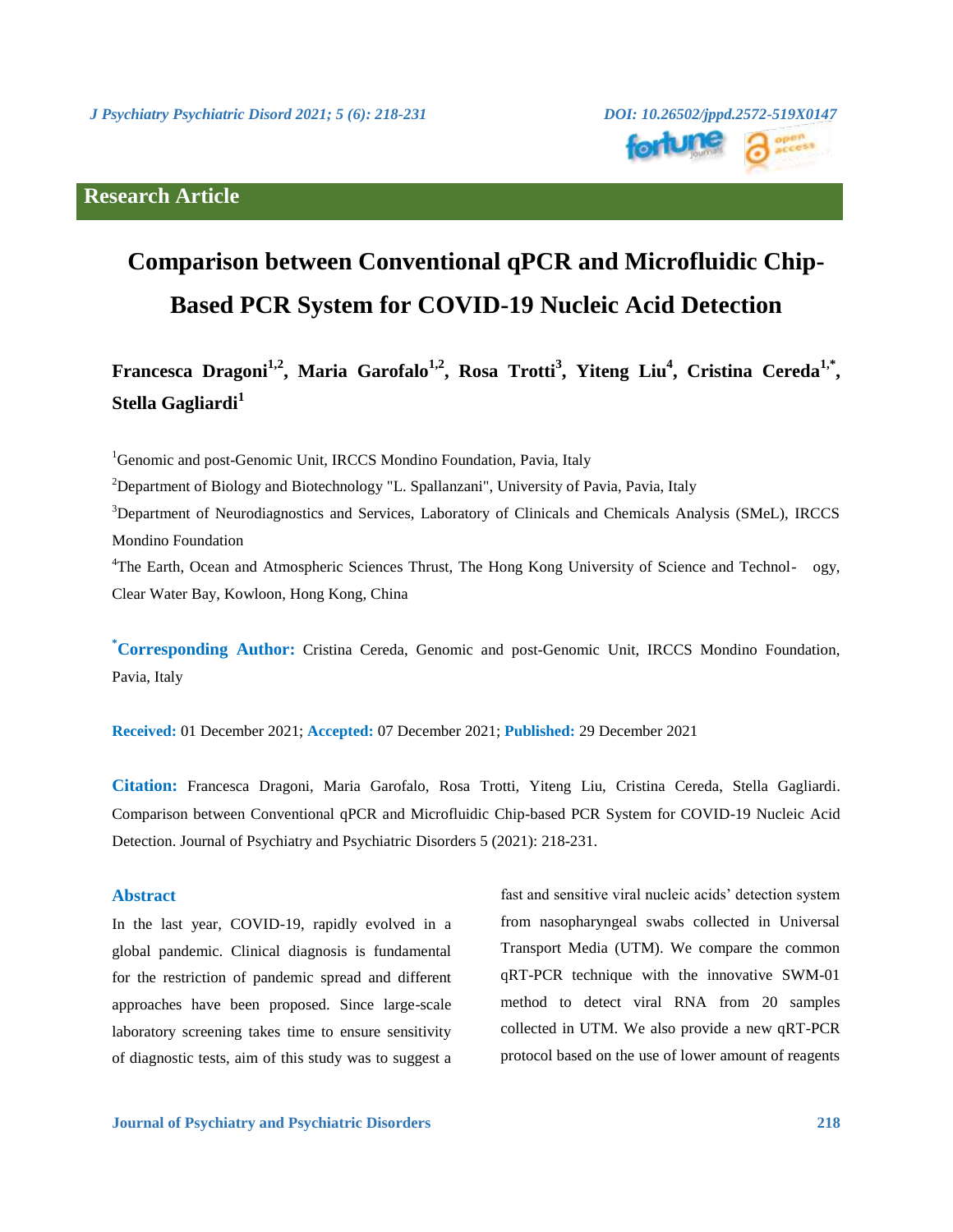in the reaction mix useful to avoid waste of material in pandemic time. We demonstrate that results obtained with two different detection systems and different amount of reagents are comparable. Moreover, we demonstrate that strong positive samples are correctly detected with the new system and with higher sensitivity than the classic qRT-PCR which detects samples with a delay. Weakly positive samples, instead, are incorrectly assigned with the new analyzer possibly due to a detection limit of the instrument itself. We propose the SHINEWAY SWM-01 Nucleic Acids Analyzer (SWM-01) as a promising diagnostic system suitable for routine diagnosis process.

**Keywords:** COVID-19; SARS-CoV-2; Pandemic; Swabs; qRT-PCR; SWM-01 Analyzer

## **1. Introduction**

Coronavirus disease-19 (COVID-19) is a pneumonia caused by Severe Acute Respiratory Syndrome Coronavirus 2 (SARS-CoV-2). During the last year, after the outbreak of SARS-CoV-2 in China, COVID-19 rapidly evolved in a global pandemic [1, 2]. The virus is part of the Coronaviridae family, which include enveloped, positive-sense single-stranded RNA viruses. Its genome shows similarities with the genome of SARS-CoV and MERS-CoV and encodes for sixteen nonstructural proteins including RNAdependent RNA polymerase (RdRp), four structural proteins: spike (S), envelope (E), membrane (M), nucleocapsid (N), and nine accessory proteins involved in replication processes [2-6]. With a very short incubation period of 5-6 days, SARS-CoV-2 cause a flu-like disease with common symptoms including fever, cough, fatigue, dyspnea, shortness of breath, acute respiratory failure and, occasionally, gastrointestinal dysfunctions [5, 7-10]. Clinical diagnosis of COVID-19 is fundamental for the restriction of pandemic spread and many different approaches have been approved as nucleic acids isolation and detection, CT scan, Biosensor, immune identification technology, Point-of-care Testing (POCT) of IgM/IgG, enzyme-linked immunosorbent assay (ELISA), indirect fluorescent antibody techniques, electrochemical sensors and blood culture too [5, 8, 11, 12]. Usually, specimens for diagnostic test are obtained through oropharyngeal swabs or alternatively through nasopharyngeal swabs [13]. RNA genome extraction allows detection and eventually quantification of viral charge. The most common techniques for nucleic acids detection are the quantitative Real Time RT-PCR (qRT-PCR) and high-throughput sequencing. Several qRT-PCR test kits have been commercialized, based on the use of specific primers and probes for SARS-CoV-2 gene regions that encode for the nucleocapsid (N), envelope (E), spike (S), and RNA-dependent RNA polymerase proteins (RdRP) [10]. Although qRT-PCR provides adequate sensitivity for the detection of early infection, one of the most important clinical aspects for the pandemic spread is the risk of falsenegative or false-positive results [14]. In case of low concentration of the virus, the sensitivity of analysis could not be enough to detect viral nucleic acids, especially in asymptomatic or weakly positive patients [5]. Moreover, the timing of diagnosis is crucial to prevent incorrect results [15]. In addition, as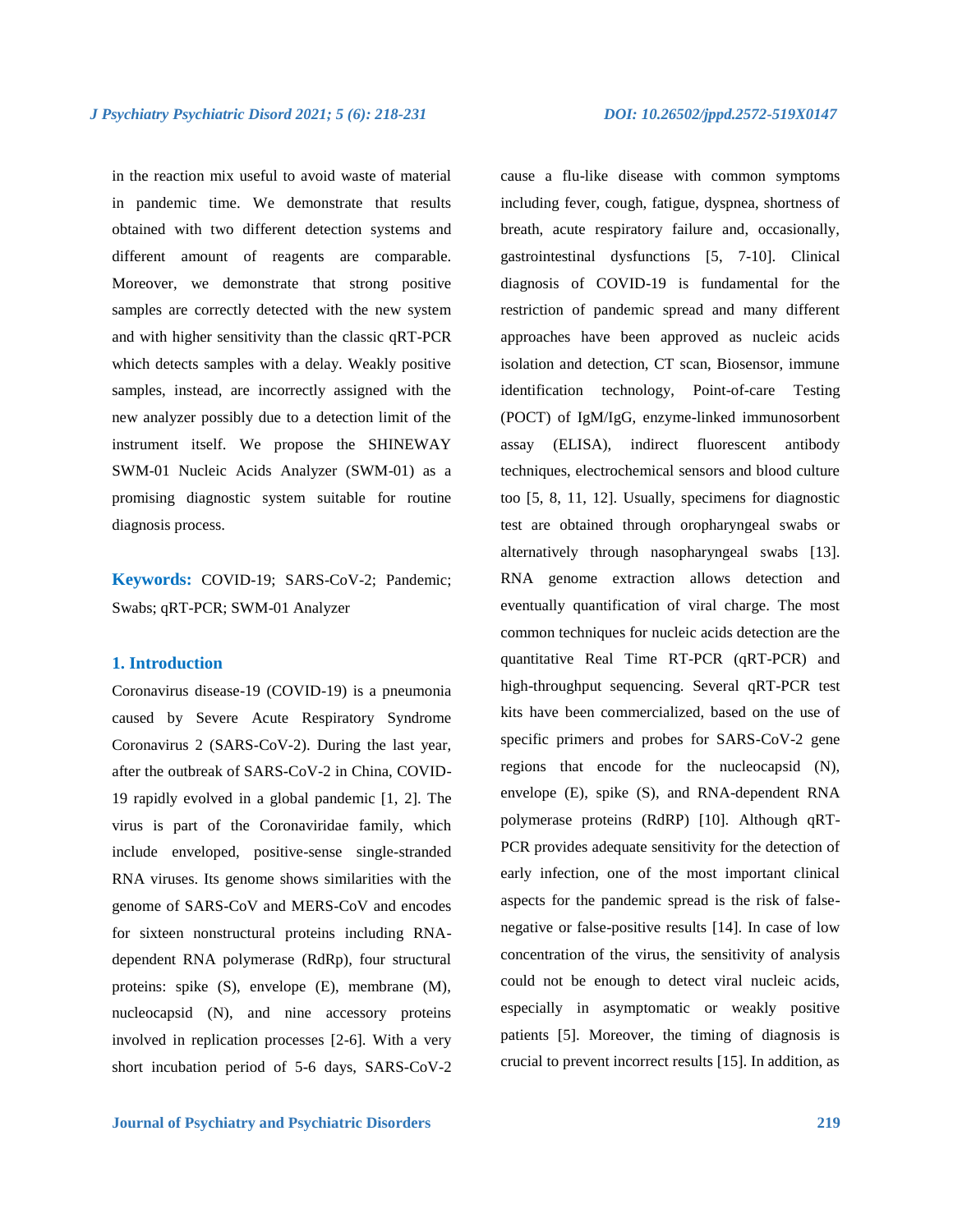large-scale laboratory screening takes time to ensure reliability and sensitivity of diagnostic tests, and the increased request for laboratory analysis has led companies to lack of diagnostic products; several new approaches and instruments have been proposed during this time.

Here we report the new SHINEWAY SWM-01 Analyzer (SWM-01) (Simitecno, IT) as a possible solution for easier and faster analysis. The innovative SWM-01 PCR Nucleic Acids Analyzer performs qualitative detection of nucleic acids, both DNA and RNA, by single fluorescence PCR. The product can be used in various scenarios including CDC, medical treatment emergency, specialist visit, primary care and blood screening. The analyzer is made up of the instrument and the power supply, while the tool is comprised of the control system, the power supply system, the photoelectric system, the temperature control system, the case component, the reaction chip, and software modules. The device uses optical detection and has three fluorescence channels. The microfluidic chip is made up of three parallel channels and sits on top of a temperature-controlled heater. The microfluidic chip's pooling technology allows it to analyze up to 9 samples at the same time, in 45 minutes, excluding the execution of the swab and the RNA extraction. Recently, microfluidic technology has been applied in several research field including high throughput screening. Microfluidic devices are useful not only for saving space but also because miniaturization offers different superiorities [16]. Differently from a classical qRT-PCR System, the SWM-01 Analyzer with the pooling technology can test a minimum of 3 patients in 50 minutes and a maximum of 18 patients in 90 minutes. This item offers an advanced optical path design to eliminate external light interference and further increase detection reliability; moreover an accurate and efficient data processing system with an artificial intelligence image segmentation algorithm is available. The timing required for the process is less than traditional technologies which usually take from 2 to 3 hours. A micro-heater is used as a rapid heating component, and the microfluidic chip is used as a support for PCR amplification. The PCR amplification system use a fluorescent probe specific for the detection of SARS-CoV-2 viral RNA. During the PCR detection, the fluorescence of positive samples accumulates and the signal is collected as images from a CMOS camera. Finally, the control system completes the data collection and provide, as a final result, the positivity or negativity of samples. The system also provides a quantification of the viral RNA detected expressed as cycle threshold (Ct).

Aim of this study was to optimize a new quantitative Real-Time PCR protocol based on the use of the SWM-01 Analyzer with lower amount of reagents, to compare results between the most common Real-Time PCR and the innovative SWM-01 method and to suggest a faster and easier approach to detect viral RNA from nasopharyngeal swabs.

# **2. Materials and Methods**

# **2.1 RNA extraction**

RNA from nasopharyngeal swabs collected in UTM have been extracted with the automated benchtop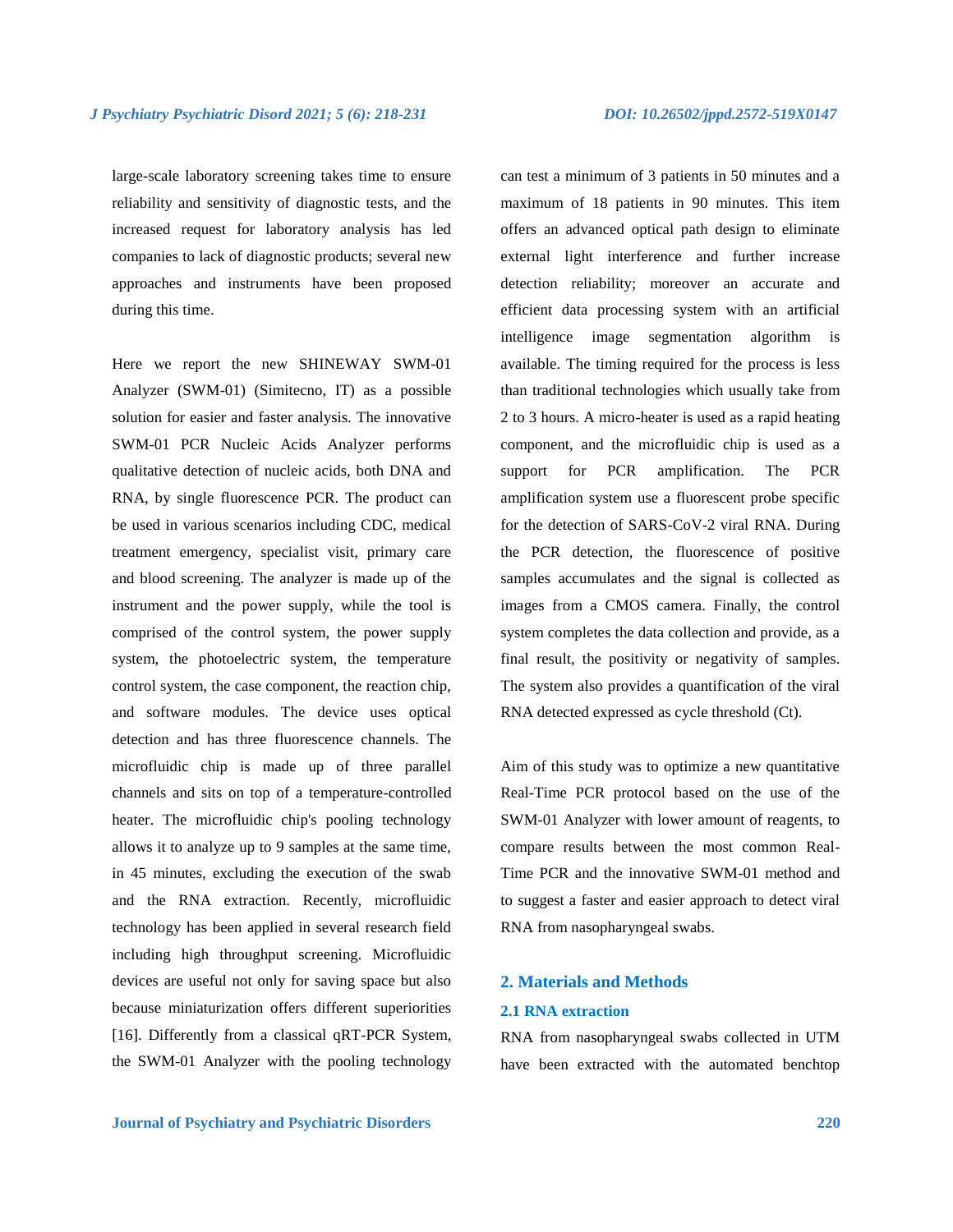nucleic acids extraction system NUCLISENS® EASYMAG® (Biomérieux, IT) according to manufacturer's specifications. 20 samples were extracted as described above and analyzed, including 8 negative samples, 11 positive samples, one synthetic COVID-19 positive control and one synthetic negative control. This study was developed on existing samples collected during standard diagnostic test for SARS-CoV-2 RNA detection. Synthetic positive and negative controls were provided with the Novel Coronavirus 2019-nCoV nucleic acid Detection kit (BioFlux) used in the qRT-PCR reaction.

### **2.2 Quantitative Real Time PCR**

The Real-Time PCR was performed using the SARS-CoV-2, Novel Coronavirus 2019-nCoV nucleic acid Detection kit (BioFlux). In this assay we used a standard reaction mix volume of 25 µL (12.5 µL RT-PCR Buffer Master Mix, 1.3 µL RT-PCR Enzyme Mix, 6.2 µL Probe Mix with 5 μL of extracted RNA) and a reduced reaction mix volume of 15 µL (6.1 µL RT-PCR Buffer Master Mix, 0.8 µL RT-PCR Enzyme Mix, 3.1 µL Probe Mix with 5 µL of extracted RNA). The Real-Time PCR protocol included 10 minutes at 50°C, 1 minute at 95°C and 30 seconds at 60°C repeated for 45 cycles. The one-step fluorescence RT-PCR reaction system allowed us to perform retrotrascription of viral RNA directly during the qRT-PCR amplification. Two detection channel, TEXAS RED 610 and FAM, were used to amplify ORF1ab and N gene respectively. Ct values has been recorded for each sample. Ct<40 correspond to positive samples and Ct>35 correspond to weak positive ones. To perform this analysis, the CFX96™

Real-Time PCR Detection System (Bio-Rad Laboratories, Hercules, CA, USA) has been used.

# **2.3 SWM-01 quantitative Real Time PCR**

As previously described for the classical qRT-PCR, the reaction was performed using the SARS-CoV-2, Novel Coronavirus 2019-nCoV nucleic acid Detection kit (BioFlux), comparing results from two reaction mix volume of 25 µL (12.5 µL RT-PCR Buffer Master Mix, 1.3 µL RT-PCR Enzyme Mix, 6.2 µL Probe Mix with 5 μL of extracted RNA) and 15 µL (6.1 µL RT-PCR Buffer Master Mix, 0.8 µL RT-PCR Enzyme Mix, 3.1 µL Probe Mix with 5 µL of extracted RNA), the volume of the microchip is 12 μL in both cases. The Real-Time PCR protocol included 10 minutes at 50°C, 1 minute at 95°C and 10 seconds at 95°C, 30 seconds at 60°C (ON) repeated for 45 cycles. Ct values has been recorded for each sample. Ct<40 correspond to positive samples and Ct>35 correspond to weak positive ones. To perform this analysis the on-site PCR System SHINEWAY SWM-01 PCR Nucleic Acids Analyzer (Simitecno, IT) has been used.

#### **3. Results and Discussion**

# **3.1 Optimization of SWM-01 qReal-Time PCR protocol**

In the first part of this work, we tried to optimize the qRT-PCR protocol in order to reduce the amount of reagents used in the reaction. We tested the same COVID-19 positive and negative controls, both with a standard reaction mix volume of 25 µL and reduced reaction mix volume of  $15 \mu L$ , in order to assess if this parameter could interfere with the reaction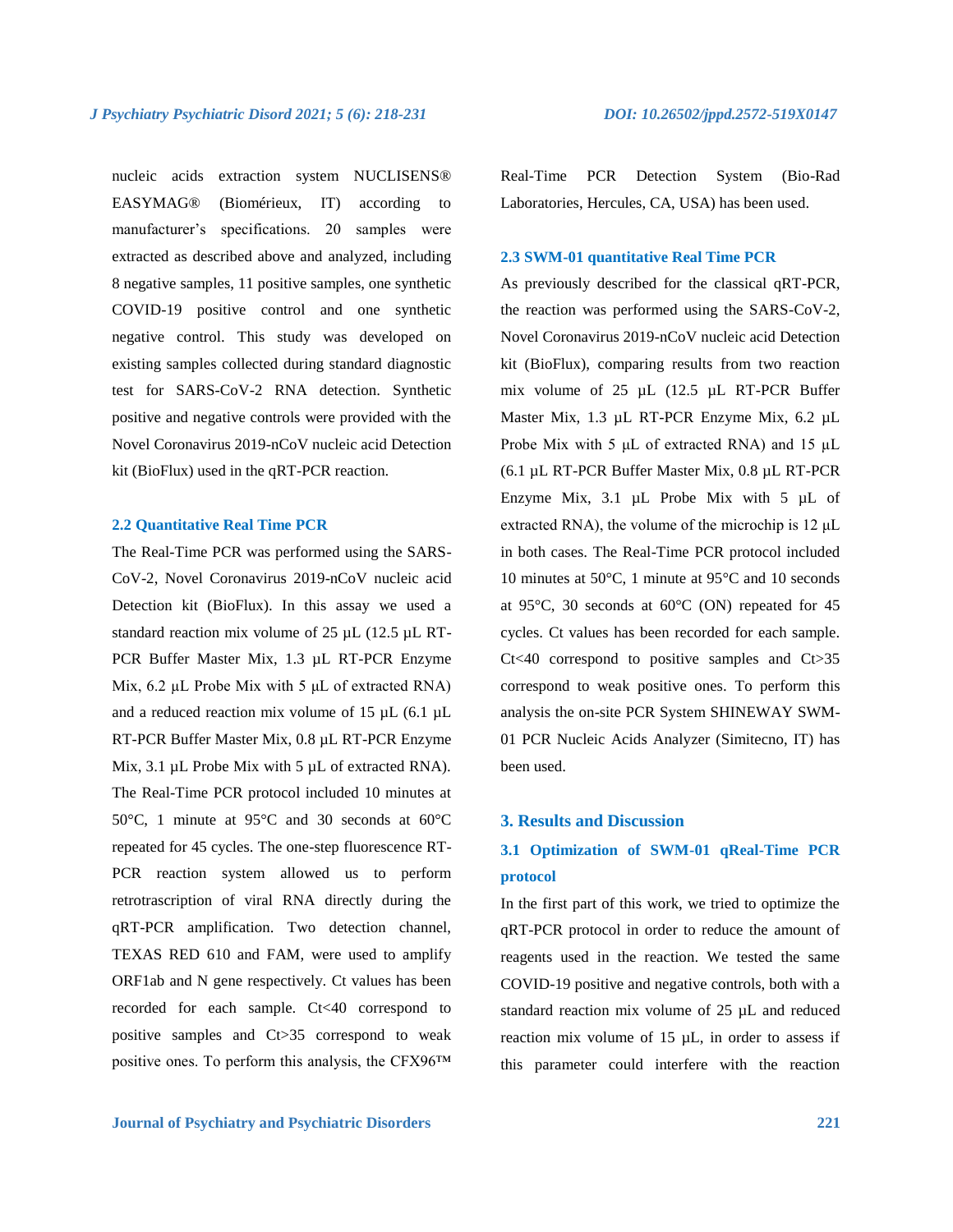efficiency. Additionally, we performed qRT-PCR with two different instruments, comparing results obtained from a classical CFX96™ Real-Time PCR Detection System and from the new SWM-01 Analyzer. We demonstrate that the Ct values recorded for the samples processed with the standard reaction mix volume of 25 µL are comparable with the ones recorded for the same samples with the decreased reaction mix volume of 15 µL; same results were obtained with both instruments (Figure 1).



**Figure 1:** Optimization of Real Time-PCR protocol. (A) Real Time-PCR of one synthetic COVID-19 positive control (blue and orange) and one synthetic COVID-19 negative control (green) with two different reaction mix volumes of 15 µL (blue) and 25 µL (orange) performed with a classical detection system. RFU is the Relative Fluorescence Unit. (B) Real Time-PCR of one COVID-19 positive control (blue and orange) and one COVID-19 negative control (green) with two different reaction mix volumes of 15 µL (blue) and 25 µL (orange) performed with the SWM-01 Analyzer. C+ is the synthetic positive control, C- is the synthetic negative control. C+ mix 15 uL is the synthetic positive control processed with a mix of 15 uL. C+ mix 25 uL is the synthetic positive control processed with a mix of 25 uL. Ct is the Cycle Threshold value.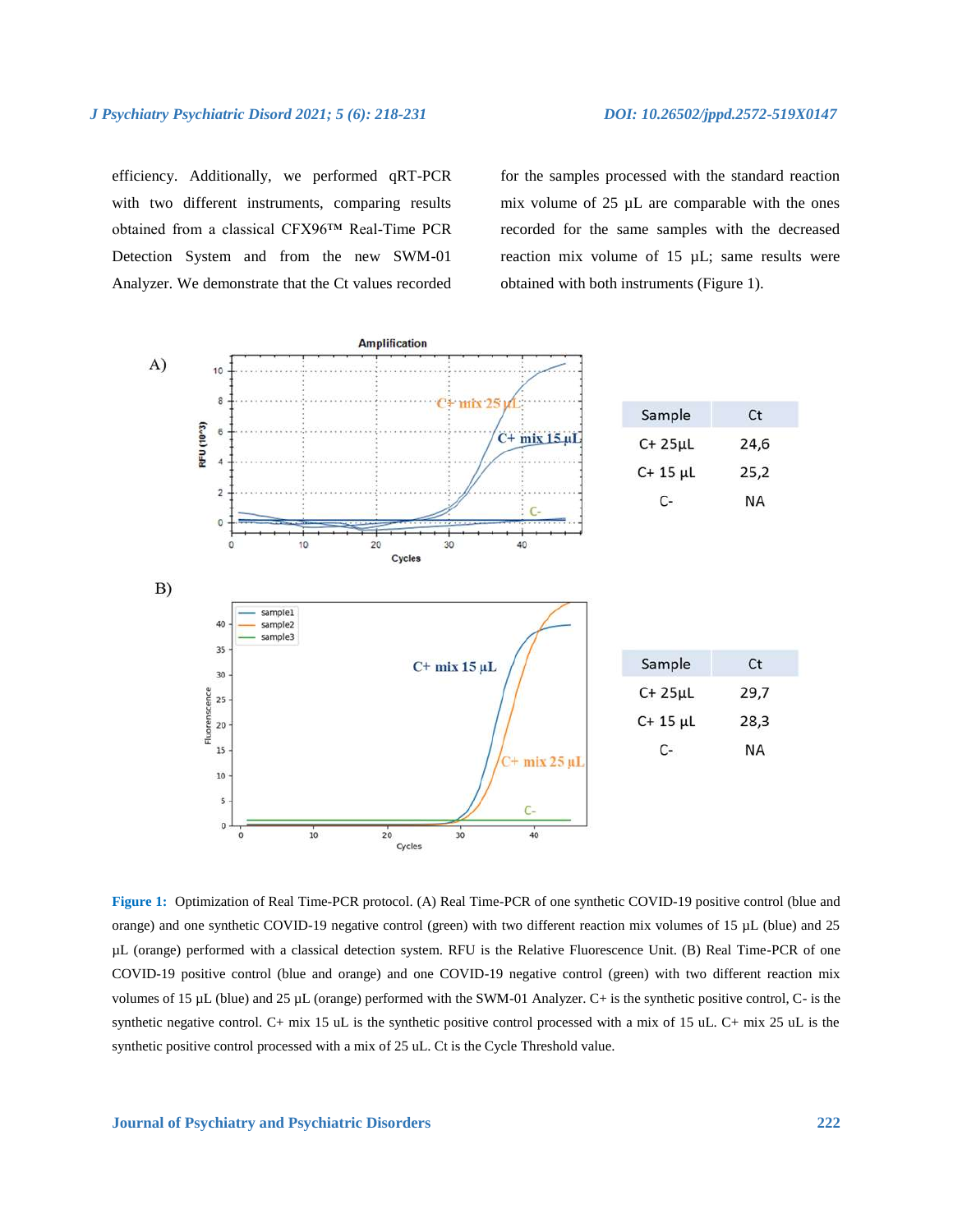Our data demonstrate that the outcomes obtained from two different detection systems and with different amount of reagents are comparable, suggesting the opportunity to avoid useless waste of materials.

# **3.2 Comparison between common qRT-PCR and innovative SWM-01 method**

Since the results obtained in the first part of our work demonstrate that the SWM-01 analyzer provides same outcomes as a classical RT-PCR Detection System, it was investigated if it was possible to use this new instrument with an advantage for the sensitivity and for the timing of large scale COVID-19 screening.

**3.2.1 Synthetic COVID-19 positive sample:** Firstly, in order to verify the sensitivity of the instrument, we tested a synthetic COVID-19 positive sample at two different dilutions (1:2 and 1:5), comparing results obtained from classical CFX96™ Real Time PCR Detection system and from the SWM-01 Analyzer (Figure 2) with a reaction mix volume of 15 ul.



**Figure 2:** Real-Time PCR with dilute samples. (A) Real-Time PCR of one synthetic COVID-19 positive control at initial concentration (blue) and 1:2 (orange), 1:5 (green) dilutions performed with a classical detection system. The table shows the relative Ct values for each sample. (B) Real-Time PCR of one synthetic COVID-19 positive control at initial concentration (blue) and 1:2 (orange), 1:5 (green) dilutions performed with the SWM-01 Analyzer and relative Ct values for each sample.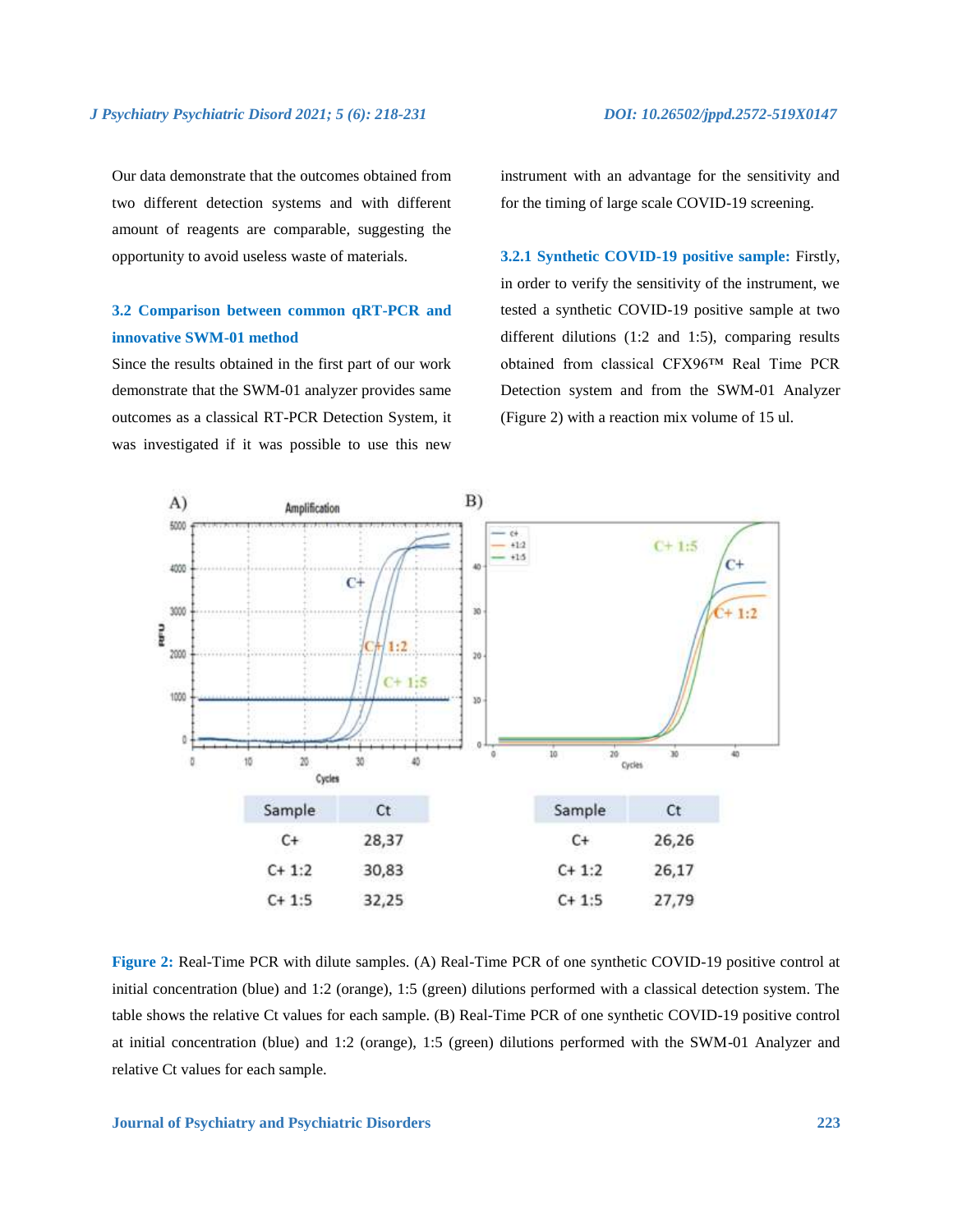Our data show that the new SWM-01 Analyzer could perform Real-Time PCR with higher sensitivity for the viral nucleic acids detection in dilute samples than the traditional qRT-PCR techniques, since samples analyzed with the classical CFX96™ Real-Time PCR Detection system exhibit Ct values with a 'delay' of two and four cycles compared to the Ct values recorded for the samples analyzed with the new method. Moreover, the 1:2 diluted sample analyzed with the SWM-01 instrument, show the same Ct values of the sample at the initial concentration and after the 1:5 dilution, same sample is detected with a 'delay' of 1.5 cycles.

# **3.2.2 UTM samples**

| <b>Sample</b>      | <b>Bio-rad (Bioer kit)</b> | SWM-01 (Bioer kit) |
|--------------------|----------------------------|--------------------|
|                    | Ct                         | Ct                 |
| 28320              | 25                         | 28                 |
| 28169              | 24                         | 27                 |
| 28314              | 28                         | <b>NA</b>          |
| 28196              | 30                         | 34                 |
| 13194              | 31                         | NA                 |
| 13195              | 32                         | 38                 |
| 56182              | 26                         | 28                 |
| 13196              | 25                         | 29                 |
| 13153              | 29                         | 32                 |
| 13155              | 26                         | 28                 |
| 13178              | 36                         | <b>NA</b>          |
| $C+$               | 28                         | 26                 |
| Negative samples=8 | <b>NA</b>                  | <b>NA</b>          |

**Table 1:** Summary of samples derived from nasopharyngeal swabs and collected in UTM, analyzed with the SWM-01 Analyzer and with CFX96™ Real-Time PCR Detection system.

In order to confirm these data, we performed a RT-PCR with 20 samples (12 positive and 8 negative samples) obtained from nasopharyngeal swabs and collected in UTM (Table 1) with a reaction mix volume of 15 uL.

**3.2.2.1 Positive samples in UTM:** In this first part we report data from three positive samples as example. The assay was performed with both instruments to compare their viral RNA detection sensitivity (Figure 3).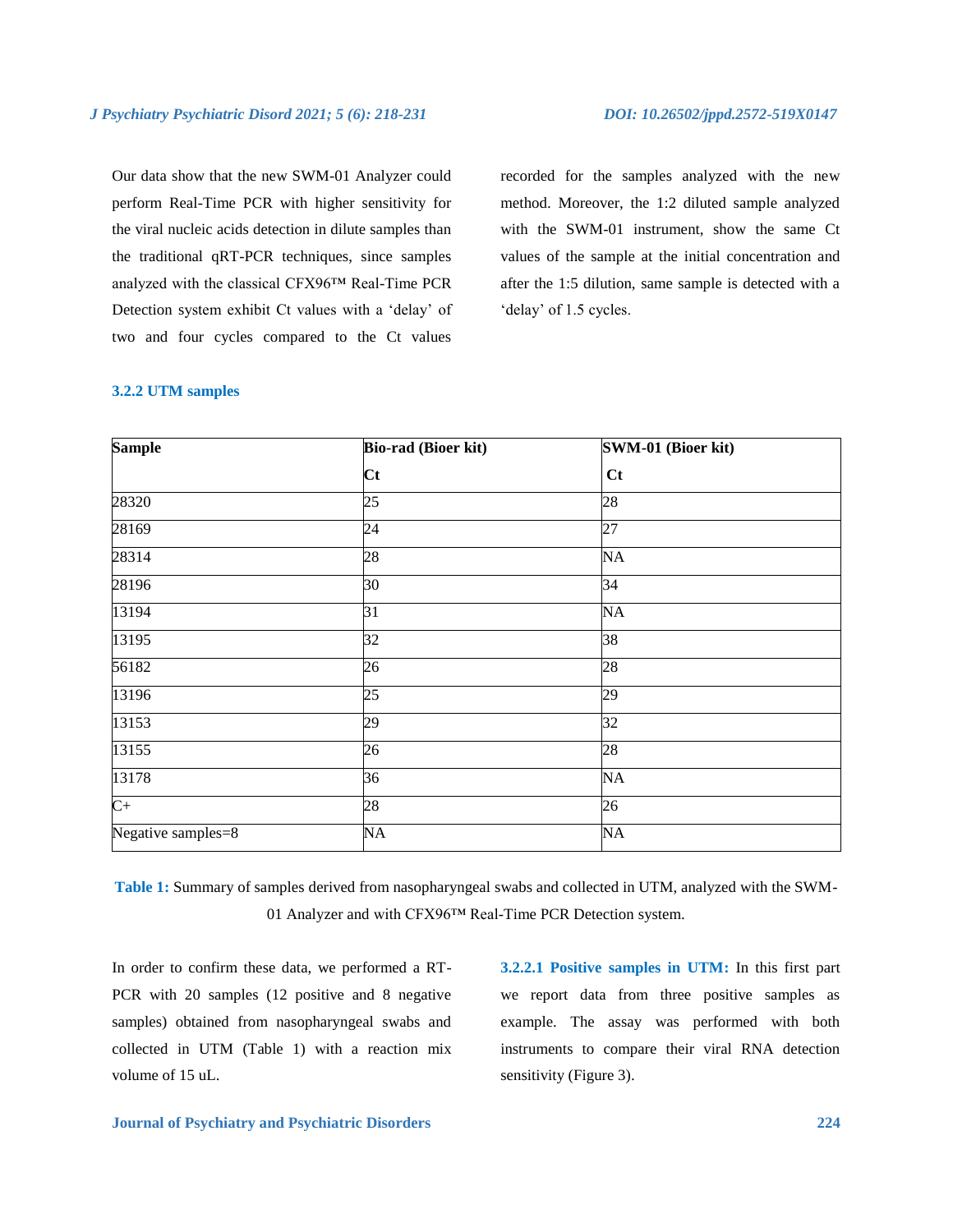

**Figure 3:** Comparison between common Real-Time PCR amplification and innovative SWM-01 method on samples collected in UTM. (A) Real-Time PCR of three positive samples collected in UTM performed with CFX96™ Real-Time PCR Detection System and relative Ct values for each sample. (B) Real-Time PCR of same three samples collected in UTM performed with SWM-01 Analyzer and relative Ct values for each sample.

The results obtained in this analysis suggest that both techniques are useful and experimentally reproducible for strongly positive samples since we recorded similar Ct values for each of them. Interestingly, two samples (13191 and 13153) analyzed with the SWM-01 instrument, are detected with a 'delay' of five and three cycles respectively, compared with the results obtained with the standard detection system. The reaction system of CFX96™ is 25 μL, which is about 2 times of SWM-01. Hence, the difference of sample capacity between two devices may result in the gap of the Ct value with different fluorescent intensity.

**3.2.2.2 Weak positive samples in UTM:** From previous outcomes, we tried to investigate the detection sensitivity even for weakly positive samples. We report results from RT-PCR of five weakly positive samples obtained from nasopharyngeal swabs and collected in UTM and one synthetic positive control with both detection systems (Figure 4).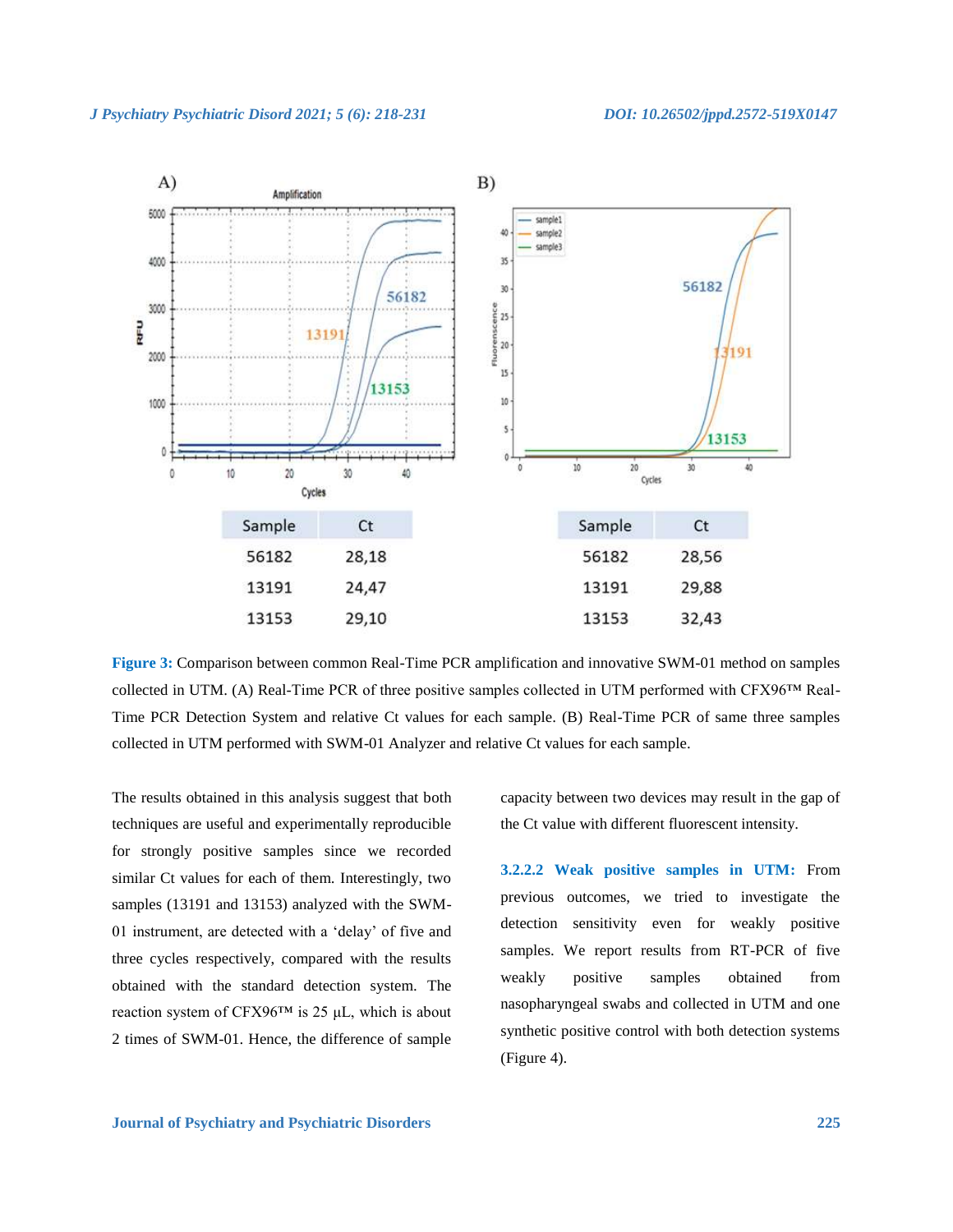

**Figure 4:** Sensitivity of different detection systems on weakly positive samples collected in UTM. (A) Real-Time PCR of four (13178, 19194, 13195 and 13196) weakly positive samples, one (13192) positive sample and one COVID-19 positive control performed with CFX96™ Real-Time PCR Detection System and Ct values for each sample. (B) Real-Time PCR of four (13178, 19194, 13195 and 13196) weakly positive samples, one (13192) positive sample and one COVID-19 positive control performed with SWM-01 Analyzer and Ct values for each sample.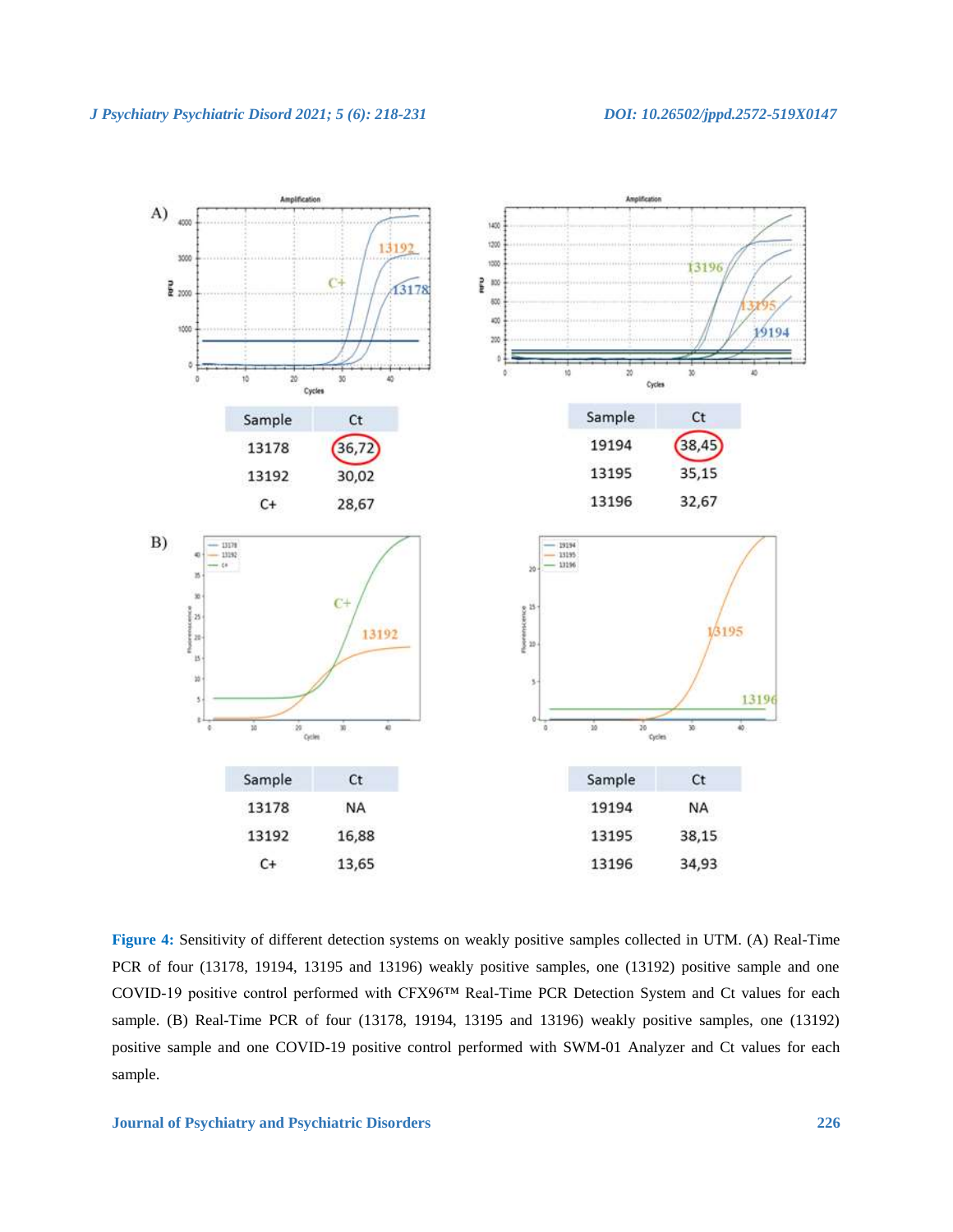We observed that positive samples (13192), including the positive control, are correctly detected with both detection systems and that the SWM-01 Analyzer can detect them earlier than the other instrument.

Otherwise, weakly positive samples are only partially detected. Samples with a low amount of viral RNA (13195 and 13196) are correctly detected with both instruments although the SWM-01 Analyzer detect them with a 'delay' of three cycles, while samples with a very low amount of viral RNA (13178 and

19194) are detected exclusively with a standard RT-PCR Detection System and not with the SWM-01 Analyzer. We assumed that the detection limit for the new instrument is about Ct<36.

In order to clarify the detection limits for samples with a limited amount of viral RNA, we performed a Real-Time PCR comparing results from both detection systems on three diluted samples (1:10 and 1:20 dilution) collected in UTM and on a positive control at same dilutions (Table 2).

|                    |       | <b>Bio-rad</b><br>$\mathbf{C}$ t | <b>SWM-01</b><br>$ct$ |
|--------------------|-------|----------------------------------|-----------------------|
|                    |       |                                  |                       |
| <b>Sample</b>      | $C+$  | 27                               | 26                    |
|                    | 13188 | 18                               | 19                    |
|                    | 13192 | 27                               | 28                    |
| Dilute sample 1:10 | $C+$  | 30                               | 27                    |
|                    | 13188 | 24                               | 26                    |
|                    | 13192 | 33                               | <b>NA</b>             |
| Dilute sample 1:20 | $C+$  | 36                               | 32                    |
|                    | 13188 | 31                               | 30                    |
|                    | 13192 | NA                               | NA                    |

**Table 2:** Summary of Ct values from Real-Time PCR of two positive samples in UTM and one positive control at initial concentration and at 1:10, 1:20 dilutions performed with both instruments.

Our data demonstrate that samples at 1:10 dilution are detected with both methods and results are comparable, conversely results obtained from samples at 1:20 dilution are not experimentally reproducible. The synthetic positive control is detected with a delay of 9 and 6 cycles with both instruments and the positive samples collected in UTM are both detected with a substantial delay compared to the sample at initial concentration.

# **4. Conclusions**

In the last year COVID-19 rapidly evolved in a global pandemic causing clinical and diagnostic difficulties in several affected countries. Among different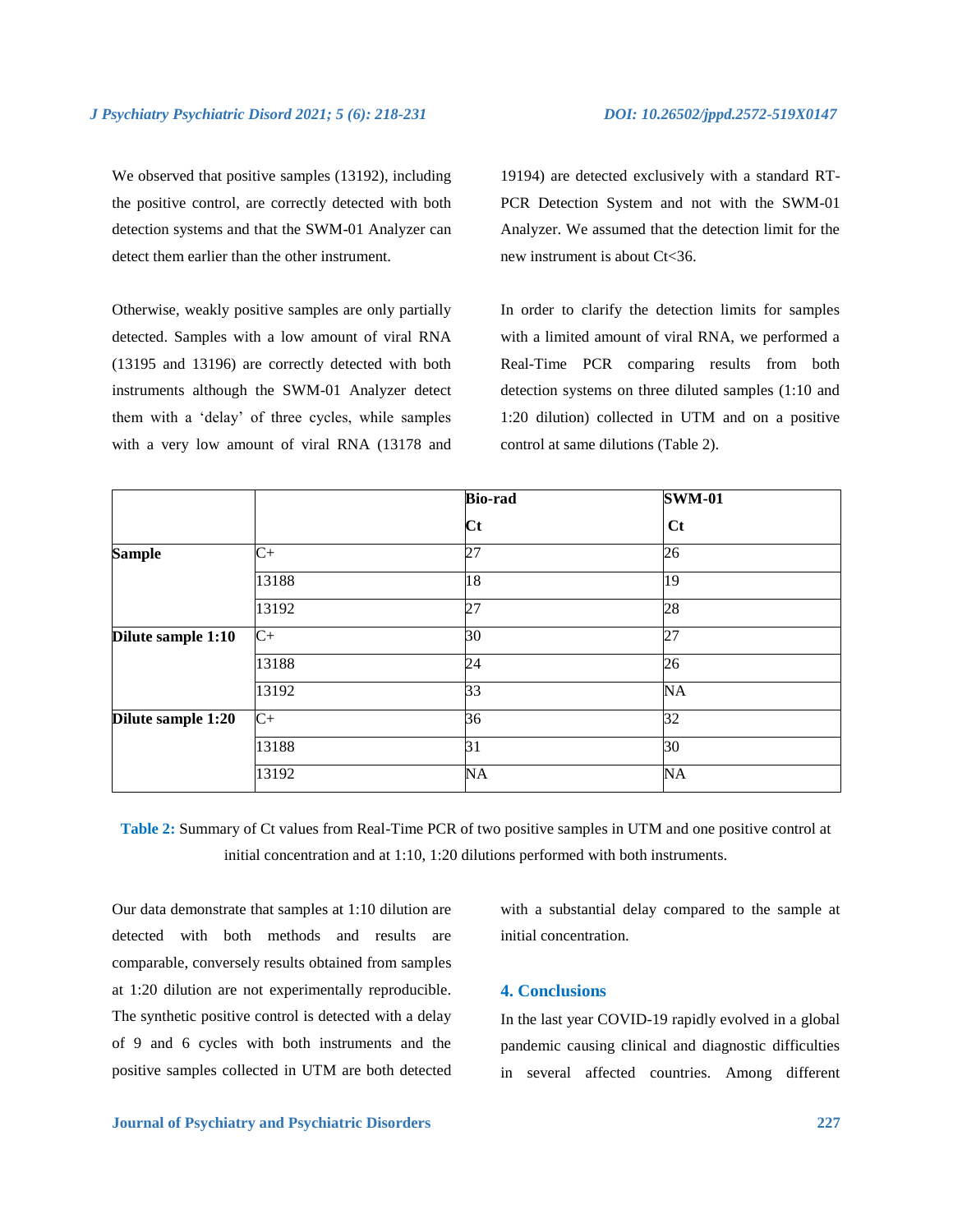analytical approaches proposed in literature for largescale laboratory screening [8, 10-12], we described a SWM-01 PCR Nucleic Acids Analyzer as a useful instrument for qRT-PCR and sensitive SARS-CoV-2 detection in nasopharyngeal swabs. The SWM-01 Analyzer combines the "microfluidic chip" technology with the sensitivity of a single-channel fluorescence PCR, allowing the simultaneous viral detection from 3 to 9 samples in a single microchip with 3 channels. The time required for the analysis is 45 minutes and considering that a classic qRT-PCR usually takes from 2 to 3 hours and allows the analysis of a smaller number of samples, it could represent an advantage for those laboratories that manage a large number of swabs every day or to manage cases of urgency. Comparing results with a standard qRT-PCR we analyzed 20 samples derived from nasopharyngeal swabs and collected in UTM, including both negative and positive samples, and we defined a detection limit for the new instrument as Ct<36. Weakly positive samples, with a limited viral charge, are not correctly assigned with the SWM-01 PCR Nucleic Acids Analyzer. We supposed that the detection limits are affected by the instrument itself [16]. Table 3 summarizes the comparison between this two methods (Table 3).

| <b>Technology</b>        | <b>SHINEWAY SWM-01</b> | <b>Conventional Real-Time PCR</b> |
|--------------------------|------------------------|-----------------------------------|
|                          | Analyzer (SWM-01)      | Detection System (as CFX96™)      |
| Assay to results time    | 42 minutes             | 122 minutes                       |
| (excluded RNA isolation) |                        |                                   |
| Number of max targets    |                        | 5                                 |
| simultaneously           |                        |                                   |
| Number of sample for run | 9                      | 96                                |
| Sensitivity              | Ct<36                  | Ct<40                             |
| Point of care            | Possible               | N <sub>o</sub>                    |

**Table 3:** Performance comparison between SWM-01 and conventional qPCR.

From the table, is evident that these two methods have different strengths, SWM-01 is more rapid but the number of targets and samples are minor that conventional qPCR. On the other hand SWM-01 may find application in point of care because is easy used and moved. Finally, SWM-01 seems less sensitive that qPCR.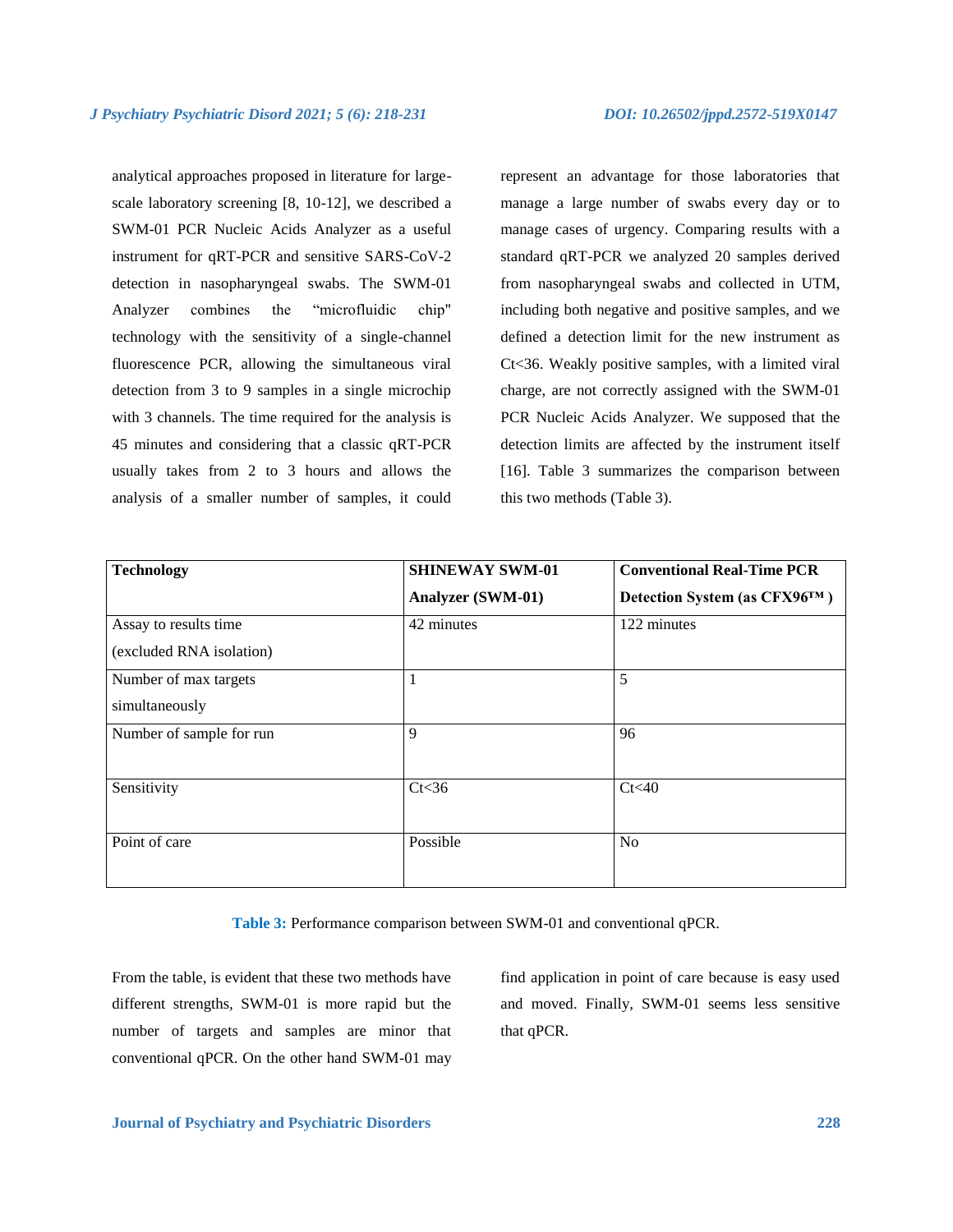Weakly positive sample can cause the false-negative result due to the low concentration of targeted nucleic acid. During the PCR process, the fluorescent signal generated from amplification of positive sample should reach the detection limit so that the device can make correct determination.

Hence, positive sample in low concentration reduce the fluorescence intensity of reaction product at each cycle, which may result in uncertain detection outcome for PCR assay. On the one hand, to enhance the detection sensitivity, we could increase the sample capacity of the microchamber so that higher amount of viral DNA could be loaded. Instead, we could enhance the detection limit of the device by optimizing the fluorescent collection module and image analysis software.

Highly positive samples are correctly assigned with the innovative method and also with higher sensitivity. Moreover, since the global pandemic has left laboratories in difficulty due to the availability of diagnostic products, we also provide a new qRT-PCR protocol with the use of a smaller amount of reagents useful to avoid waste of material in the PCR reaction. This methods may be useful in case of urgent case or in specific laboratory condition, as samples that must be rerun in a short time or in a point of care.

In conclusion we can propose the SWM-01 PCR Nucleic Acids Analyzer as an interesting diagnostic tool suitable for routine diagnosis and for easier and faster laboratory screening.

# **Author Contributions**

Conceptualization, Francesca Dragoni, Cristina Cereda and Stella Gagliardi; Data curation, Francesca Dragoni, Rosa Trotti, Cristina Cereda and Stella Gagliardi; Formal analysis, Francesca Dragoni, Cristina Cereda and Stella Gagliardi; Funding acquisition, Cristina Cereda; Investigation, Francesca Dragoni, Maria Garofalo, Yiteng Liu and Stella Gagliardi; Methodology, Francesca Dragoni, Maria Garofalo, Rosa Trotti, Cristina Cereda and Stella Gagliardi; Project administration, Cristina Cereda and Stella Gagliardi; Resources, Yiteng Liu, Cristina Cereda and Stella Gagliardi; Software, Francesca Dragoni and Stella Gagliardi; Supervision, Cristina Cereda; Validation, Francesca Dragoni, Maria Garofalo and Stella Gagliardi; Visualization, Francesca Dragoni, Maria Garofalo, Yiteng Liu and Stella Gagliardi; Writing – original draft, Francesca Dragoni, Yiteng Liu, Cristina Cereda and Stella Gagliardi; Writing – review & editing, Francesca Dragoni, Cristina Cereda and Stella Gagliardi.

# **Funding**

Project was funded by the Italian Ministry of Health (Ricerca Corrente 2020).

# **Institutional Review Board Statement**

The study was developed on existing samples collected during standard diagnostic tests (DGR regionale 3131/2020).

# **Informed Consent Statement**

Informed consent was obtained from all subjects involved in the study.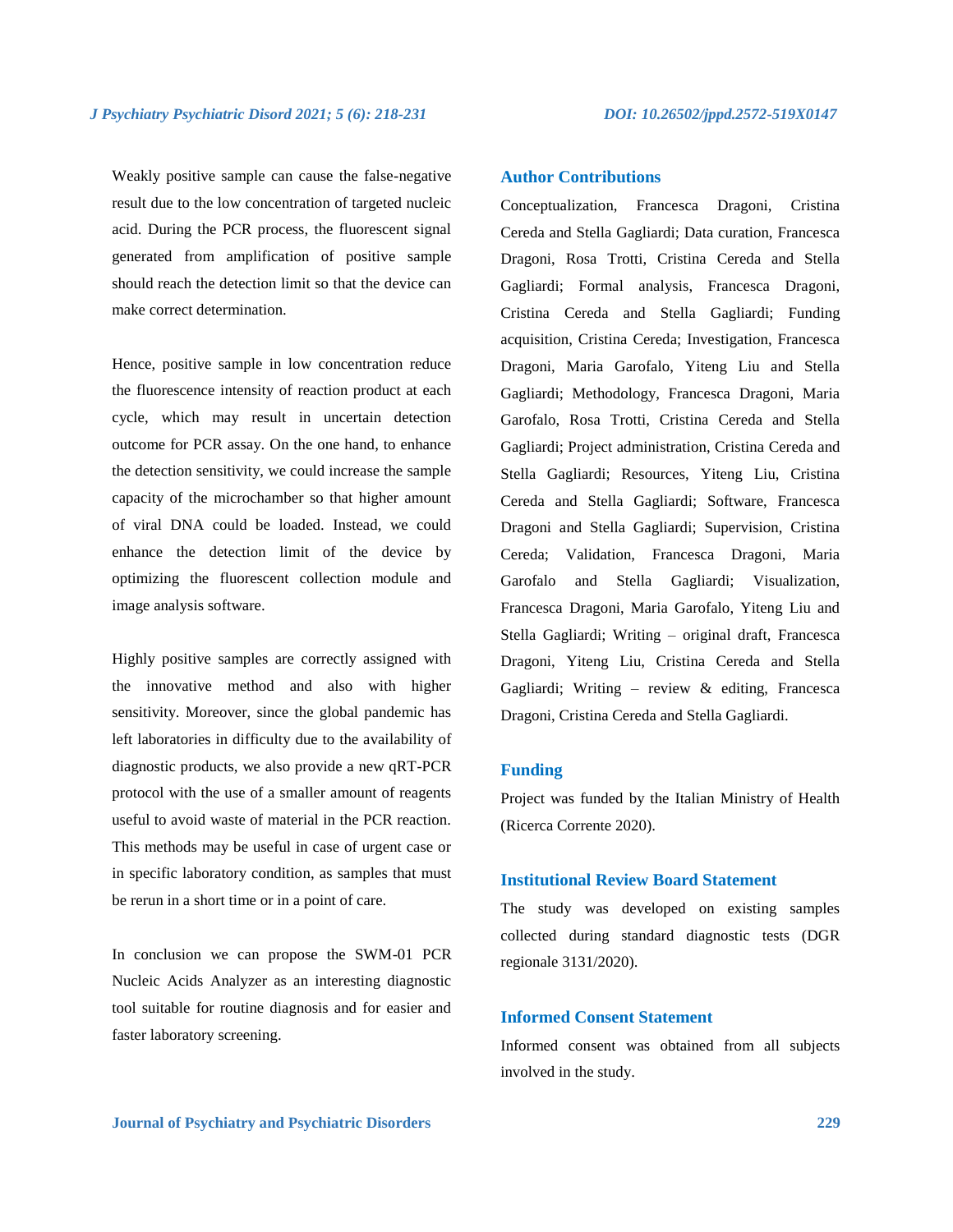*J Psychiatry Psychiatric Disord 2021; 5 (6): 218-231**DOI: 10.26502/jppd.2572-519X0147*

# **Data Availability Statement**

Data is contained within the article.

# **Acknowledgments**

We would like to thank Dr. Antonio Traversi, Dr. Yaying Hong and Prysmian Group for the support.

# **Conflicts of Interest**

The authors declare no conflict of interest.

# **References**

- 1. Li X, Geng M, Peng Y, et al. Molecular immune pathogenesis and diagnosis of COVID-19. J Pharm Anal 10 (2020): 102- 108.
- 2. Zhang Z, Wang X, Wei X, et al. Multiplex quantitative detection of SARS-CoV-2 specific IgG and IgM antibodies based on DNA-assisted nanopore sensing. Biosens Bioelectron 181 (2021): 113134.
- 3. Harrison AG, Lin T, Wang P. Mechanisms of SARS-CoV-2 Transmission and Pathogenesis. Trends Immunol 41 (2020): 1100-1115.
- 4. Brian DA, Baric RS. Coronavirus genome structure and replication. Curr Top Microbiol Immunol 287 (2005): 1-30.
- 5. Giri B, Pandey S, Shrestha R, et al. Review of analytical performance of COVID-19 detection methods. Anal Bioanal Chem 413 (2021): 35-48.
- 6. Su S, Wong G, Shi W, et al. Epidemiology, Genetic Recombination, and Pathogenesis of

Coronaviruses. Trends Microbiol 24 (2016): 490-502.

- 7. Huang C, Wang Y, Li X, et al. Clinical features of patients infected with 2019 novel coronavirus in Wuhan, China. Lancet 395 (2020): 497-506.
- 8. Alpdagtas S, Ilhan E, Uysal E, et al. Evaluation of current diagnostic methods for COVID-19. APL Bioeng 4 (2020): 041506.
- 9. Rodriguez C, de Prost N, Fourati S, et al. Viral genomic, metagenomic and human transcriptomic characterization and prediction of the clinical forms of COVID-19. PLoS Pathog 17 (2021): e1009416.
- 10. Da Silva SJR, Silva CTAD, Guarines KM, et al. Clinical and Laboratory Diagnosis of SARS-CoV-2, the Virus Causing COVID-19. ACS Infect Dis 6 (2020): 2319-2336.
- 11. Afzal A. Molecular diagnostic technologies for COVID-19: Limitations and challenges. J Adv Res 26 (2020): 149-159.
- 12. Sreepadmanabh M, Sahu AK, Chande A. COVID-19: Advances in diagnostic tools, treatment strategies, and vaccine development. J Biosci 45 (2020): 148.
- 13. Wang H, Liu Q, Hu J, et al. Nasopharyngeal Swabs Are More Sensitive Than Oropharyngeal Swabs for COVID-19 Diagnosis and Monitoring the SARS-CoV-2 Load. Front Med (Lausanne) 7 (2020): 334.
- 14. Tahamtan A, Ardebili A. Real-time RT-PCR in COVID-19 detection: issues affecting the results. Expert Rev Mol Diagn 20 (2020): 453-454.